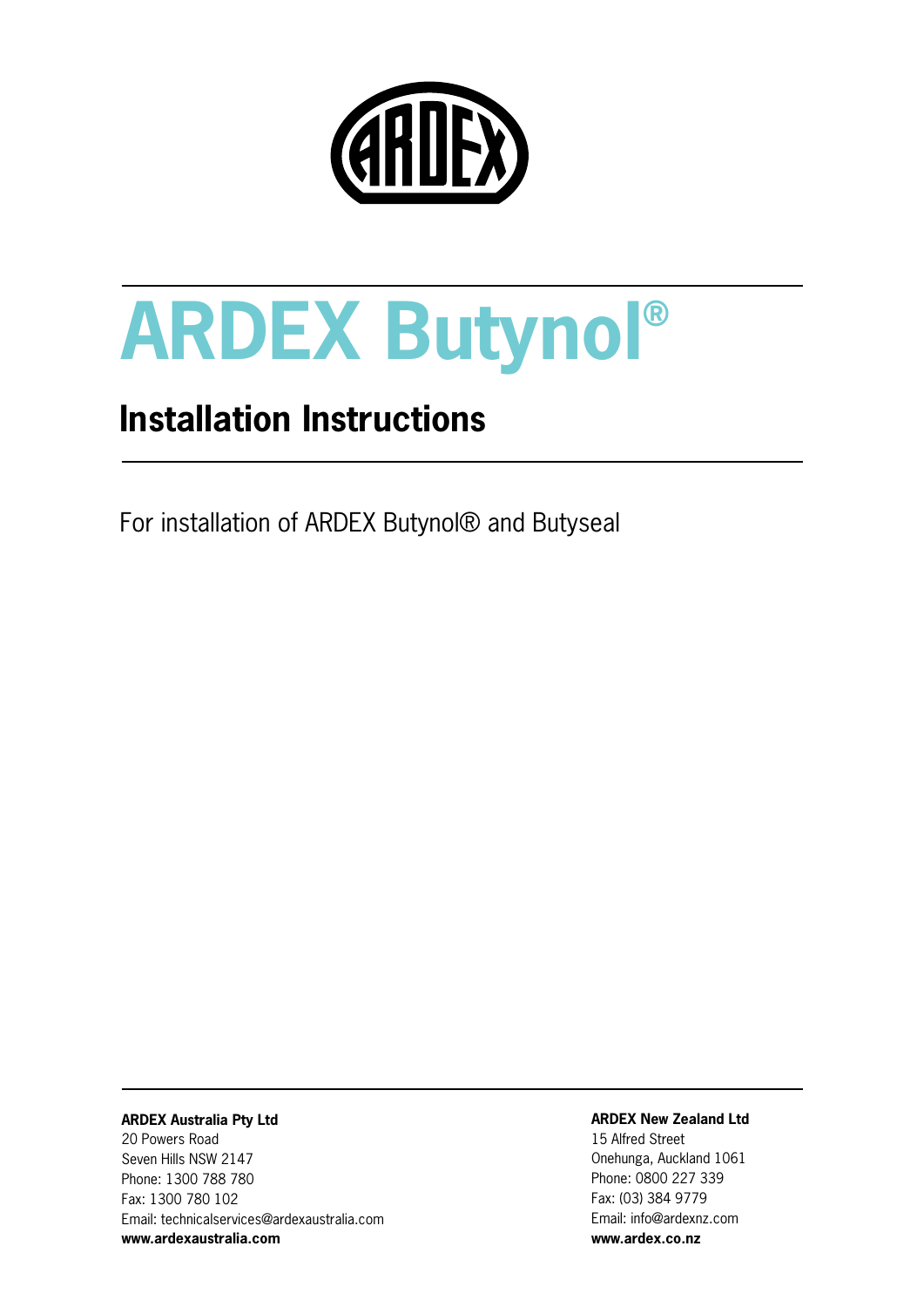### **Accessories**

#### **ARDEX RELEASE TAPE**

ARDEX Release tape is used on all joints and junctions of sheet substrates. It has a silicone top surface to create an unbonded joint.

#### **WA98 ADHESIVE**

ARDEX WA 98 is a high performance roofing contact adhesive. It has been specially developed for bonding butyl rubber sheeting to roofing substrates. Its convenient and economical spraying, combined with its long tack life, makes it ideal for bonding large areas.

#### **WA 98 SOLVENT**

WA 98 Solvent is specially formulated for clean up use with WA 98 Adhesive.

#### **SEAM PRIMER**

Seam Primer is specially formulated for use with Seam Tape. Applied with scrubber pads. Available in 4 and 1 litre cans.

#### **SEAM TAPE**

Used in conjunction with Seam Primer, Seam tape is used in all Butynol® laps.

Supplied by ARDEX in 50mm x 30.5m rolls (6 to a carton).

#### **DETAIL TAPE (uncured)**

A malleable exterior tape for flashing exterior corners etc. 150mm x 30.5m rolls.

#### **FLASHING TAPE**

A malleable tape for moulding in gussets, pipe flashings and awkward situations. Supplied in 100mm x 5m rolls. Flashing tape must not be left exposed. A cover strip of Butynol® or detail tape must be applied over flashing tape to finish.

#### **BUTYNOL® SEALANT**

Available in tubes for caulking guns.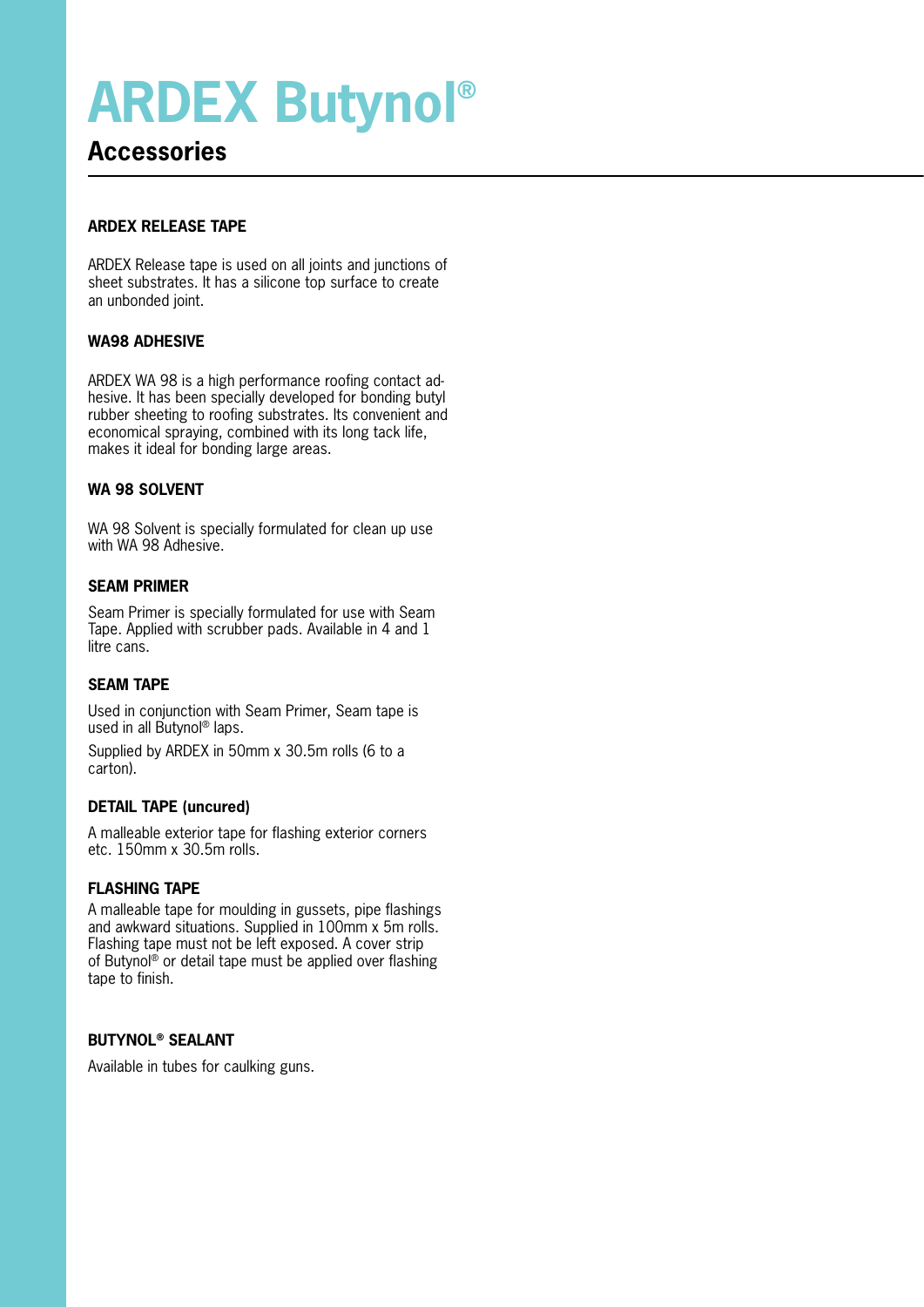### **Substrates**

#### **SUBSTRATE SPECIFICATION (Plywood)**

To conform with Acceptable Solution E2/AS1 plywood shall be:

A minimum of 17mm complying with AS/NZS 2269, at least CD Structural Grade plywood with the sanded C face upwards, and H3.2 with Waterborne CCA treatment and kiln dried after treatment.

Substrates must be dry when Butynol® is applied. The plywood and the timber substructure shall have a maximum moisture content of 20% when Butynol is adhered.

Plywood panels shall be laid with staggered joints (brick bond), the edge of sheets shall be supported with dwangs or framing. The maximum recommended span in E2/AS1 is 400mm. However specific design may allow 17.5mm plywood or greater to be laid on 400mm purlins with nogs or dwangs at 600mm or even 1200mm centres. Plywood shall be laid with the face grain at right angles to the supports. A 20mm triangular fillet shall be used at the base of any 90° upstand. External edges shall be chamfered with a minimum radius of 5mm.

Plywood shall be fixed with 10 gauge x 50mm stainless steel countersunk head screws with 3mm gaps between all sheets, at 150mm centres on edges, and 200mm in the body of the sheets.

All joints in the plywood and junctions of plywood with other materials shall have 25mm ARDEX Release tape applied before application of Butynol®.

#### **PLYWOOD QUALITY**

Plywood to be installed in accordance with the plywood manufacturer's recommendation to provide a suitable surface for membrane.

Problems with plywood quality may effect long term membrane performance.

Please check with your plywood supplier.

We have duplicated the position of one supplier below.

- Face checks in plywood do not affect the structural integrity of the panel as they are confined to the surface veneer and are strictly aesthetic in nature.
- As face checking occurs naturally Carter Holt Harvey Wood products does not consider them to be a manufacturing or product fault.

#### **Source: Specifications and Installation Guide Carter Holt Harvey.**

Laying on plywood with face checking as above should be avoided and surface corrected if possible.

**NOTE: The use of LOSP (Light Organic Solvent Preservative) treated plywood must NOT be used under Butynol® in any circumstances or conditions.**

**SUBSTRATE SPECIFICATION (Strandsarking)**

Strandsarking sheets are 3.60m x 800mm x 16.3mm.

Strandsarking sheets shall be laid with staggered joints.(brick bond) The edges of all sheets shall be supported with dwangs or framing. The maximum allowable spacing for supporting roof framing is 400mm.

When a roof has a pitch below 2 degrees it is recommended to use Strandfloor H3.1.

Strandsarking sheets may be butt jointed with an Ardex release tape used over the join.

Fixings.

Shall be 50mm x 4.8mm diameter stainless steel screws fixed at 150mm centres.

If fixings are bought into 100mm centres on the intermediate supports this will allow use in wind zones very high and extra high without any further treatment. Fixings must be positioned no closer than 10mm from the sheet edges.

#### **SUBSTRATE SPECIFICATION (Concrete)**

#### **New concrete**

Must be cured for a minimum of 28 days and all curing compounds removed prior to application.

A reduction in cure time can be achieved by utilising the ARDEX HydrEpoxy System (consult ARDEX Technical Department for details).

#### **Old concrete**

Must be clean from any contaminents prior to application.

For further substrate types please consult ARDEX Technical Department.

#### **ROOF VENTILATION**

The most important precaution to observe with low slope roofs is that no construction moisture is enclosed. Low slope or flat roof structures are generally slow drying because of their impermeable cladding. All timbers should be below 20% moisture before being enclosed.

No amount of ventilation will cope with moisture problems created by drying timbers.

If there is a reason to believe that there is moisture trapped in the roof structure ARDEX can provide our standard one way substrate ventilators or our lo rise one way ventilators to provide a better visual appearance.

Soffit ventilation is the most effective way to provide effective roof cavity ventilation. Careful placement of the soffit ventilation to avoid gutters etc, will provide a natural airflow as well as cooling to a low slope membrane clad roof.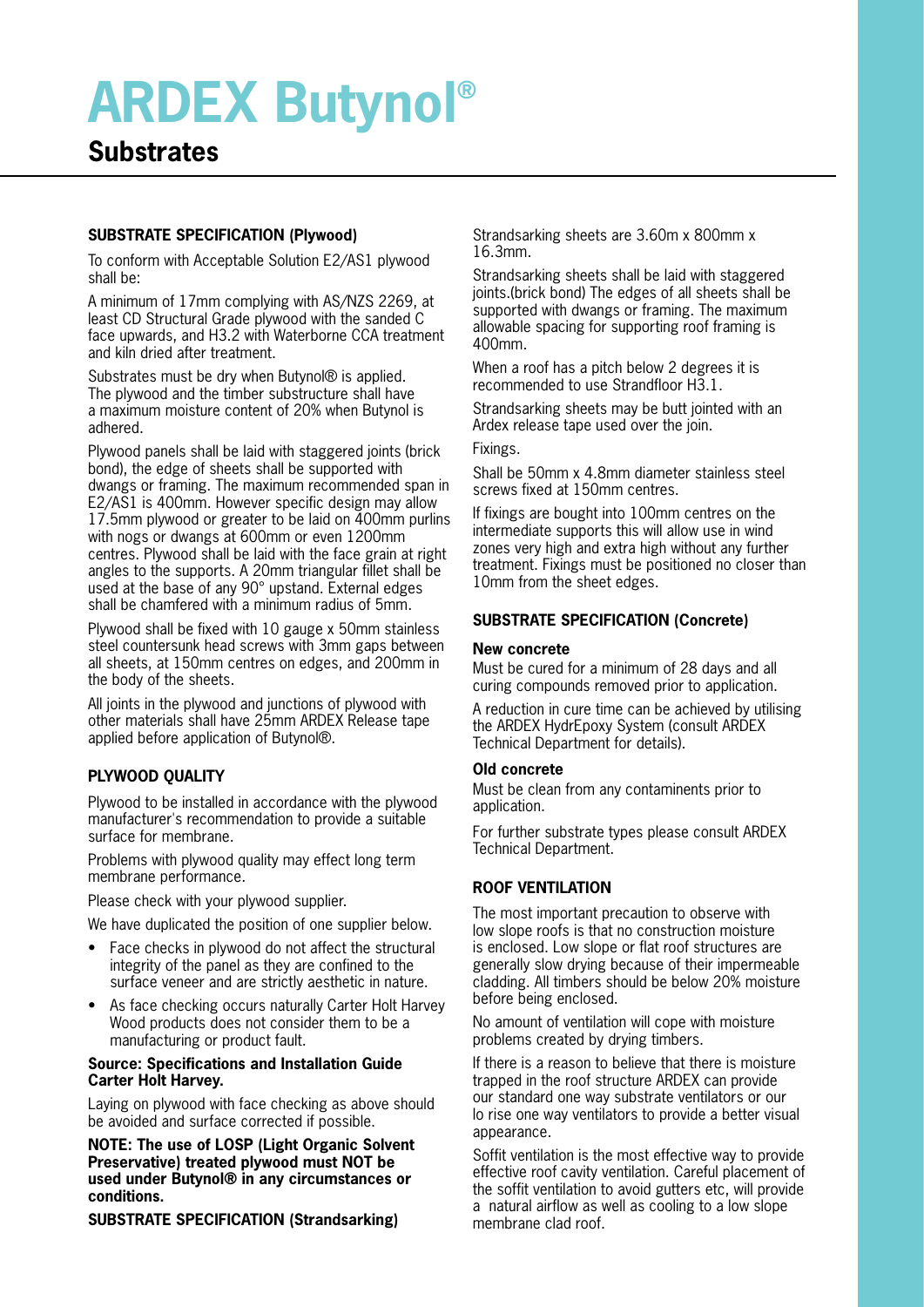## **Installation**

Closed-in construction spaces under Butynol® roofs and decks shall have adequate ventilation to prevent the accumulation of moisture under Butynol®. There should be a minimum gap of 20mm between the underside of the substrate and any insulation.

#### **SUBSTRATE VENTILATION**

Substrate ventilation should be used to release moisture trapped under the Butynol® on concrete surfaces. Substrate ventilators are used in conjunction with vent tapes. Tapes should be laid in a grid pattern spaced at 600mm venting to the roof perimeter.

On plywood substrates ventilators are used at the junction of the ply. Ventilators are not required in most applications.

One way substrate ventilators prevent moisture vapour build up and if required can be installed every 90 square metres. Not designed to ventilate roof cavities.

For cavity ventilation - seek advice from an ARDEX Representative.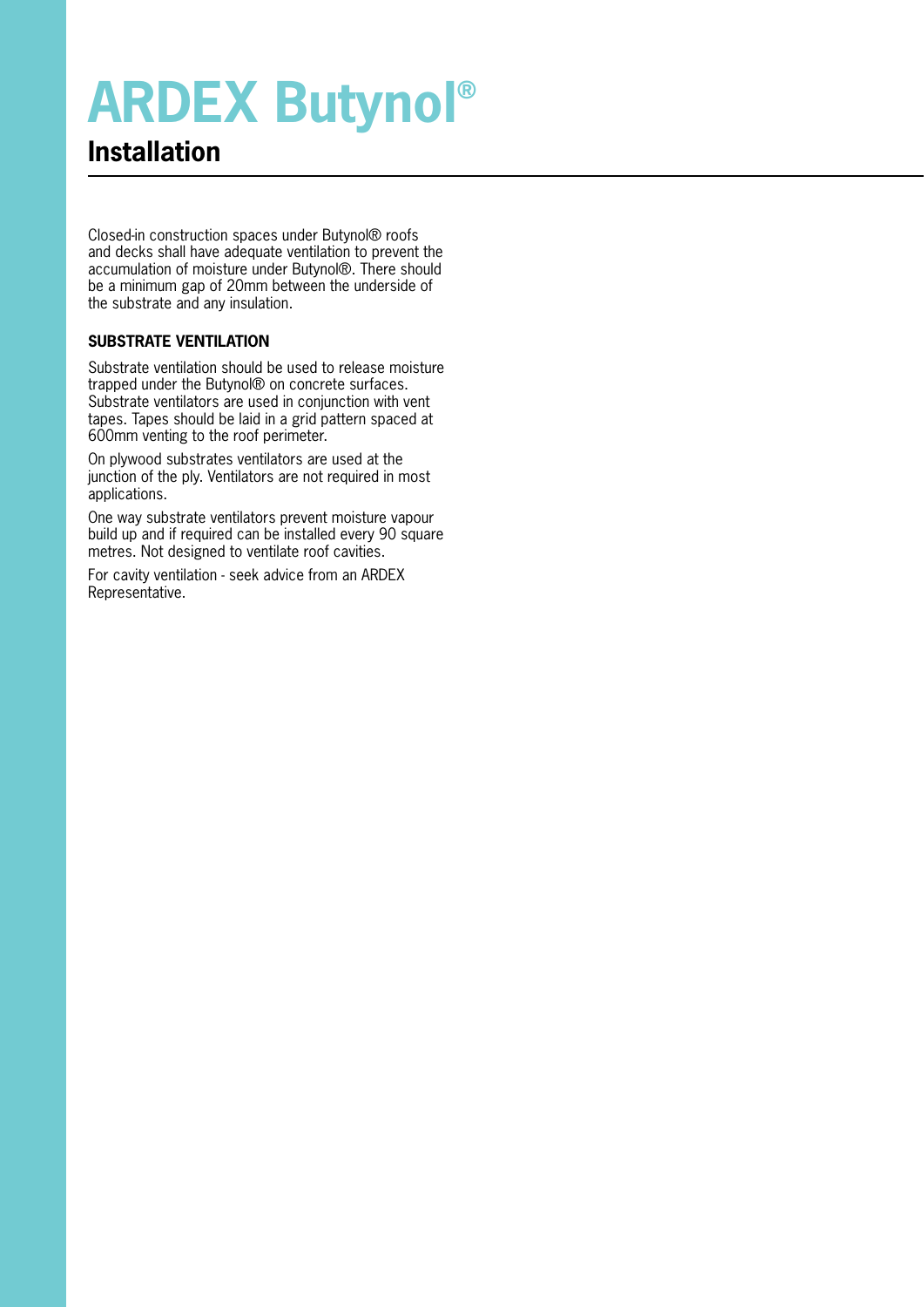### **Installation**

#### **LAYING SPECIFICATION**

The Sub contractor for the work called for in this trade will be a Company or Person approved by ARDEX.

The approved Applicator (hereafter called the Applicator) shall examine all drawings and provide for the flashing, caulking and sealing of all vents, stacks and pipes penetrating the roofing membrane. Also all flashings at walls, parapets, verges, gutters etc., unless otherwise instructed in the specifications.

The surface to which Butynol<sup>®</sup> is to be fixed shall be clean, smooth, dry and free from sawdust, grit or sharp objects. Membrane laying shall not start until defects have been corrected.

To avoid staining care should be taken to avoid water runoff from copper downpipes or guttering on to light coloured Butynol®.

When CCA plywood is used in conjunction with a light coloured membrane it is advisable to prime any plywood that will not be covered the same day.

It is the responsibility of the Applicator to ensure that the surface to be covered by the Butynol® is in fit and proper condition, suitable in all respects for the laying of the material.

On completion the Applicator will provide the owner with a Workmanship Warranty and obtain from ARDEX a Materials Warranty.

Failure to comply with the above specifications will result in all warranties being null and void.

#### **LAYING THE BUTYNOL®**

Before applying the Butynol®, it shall be unrolled for twenty minutes to relieve stresses induced by manufacture and storage. The Butynol® sheet shall be set out in the exact position in which it will be finally required and while it is held in place, it shall be folded back lengthwise to expose half the underside. To the now exposed underside and the area of roof also left exposed, apply an even coat of WA 98 Adhesive. When the adhesive has become touch dry, work the sheet back into its original position avoiding wrinkles and the inclusion of air bubbles.

Repeat the process with the other half of the sheet and when completed, roll the whole sheet with hand press rollers or the like.

When applying the next sheet, it shall be lapped over the first sheet by 50mm. All turn ups and downs shall be neatly formed and cut to a straight line if required.

Butynol® shall not be laid under tension.

When the whole area has been covered or as work progresses, the applicator has to seal the laps.

#### **BUTYNOL® LAYING METHOD**

#### **STEP 1**

Accurately place sheet. Mark spacing with chalk line.



#### **STEP 2**

Fold back half sheet. Apply adhesive to both faces.



#### **STEP 3**

After flash off, fold membrane into place. Roll thoroughly.



**STEP 4** Treat 2nd half of Butynol® similarly.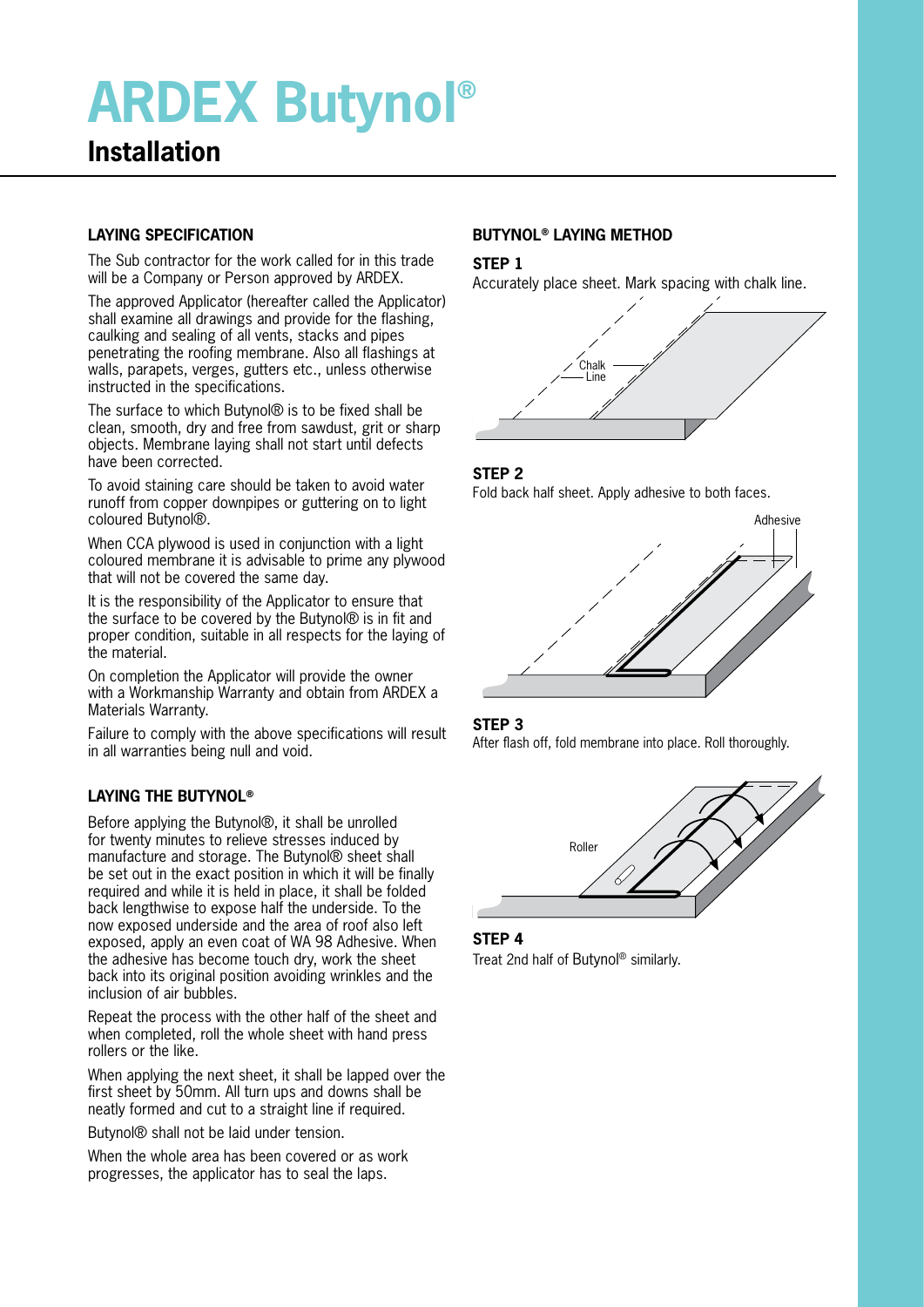## **Installation**

#### **EXTERNAL CORNERS**

#### **STEP 1**

Bond 100mm flashing to corner as shown.



CCA treatment not LOSP

#### **STEP 2**

Bond Butynol® to deck and up wall 150mm minimum. Cut sheet from corner at 45° as shown.



#### **STEP 3**

Cover corner point with layer of detail tape.



NOTE: Fillets must be used on all internal corners.

#### **FLASHING - EXISTING PIPE**

#### **STEP 1**

Under flash pipe with 100mm Butynol® flashing tape.



#### **STEP 2**

Bond Butynol® to 100mm past pipe. N.B. When flashing black Butynol® use Butynol® or detail tape.



#### **STEP 3**

Bond continuation of Butynol® to overlap base sheet and beyond pipe 100mm.

Cut a smooth round hole 20mm smaller than diameter of penetration.



#### **STEP 4**

Apply collar of detail tape or Butynol® cover strip. DO NOT STRETCH STRIP.



**N.B. Flashing tape MUST NOT be left exposed. Cover strip must be Butynol®. When detail tape is used a cover strip of Butynol® is not required.**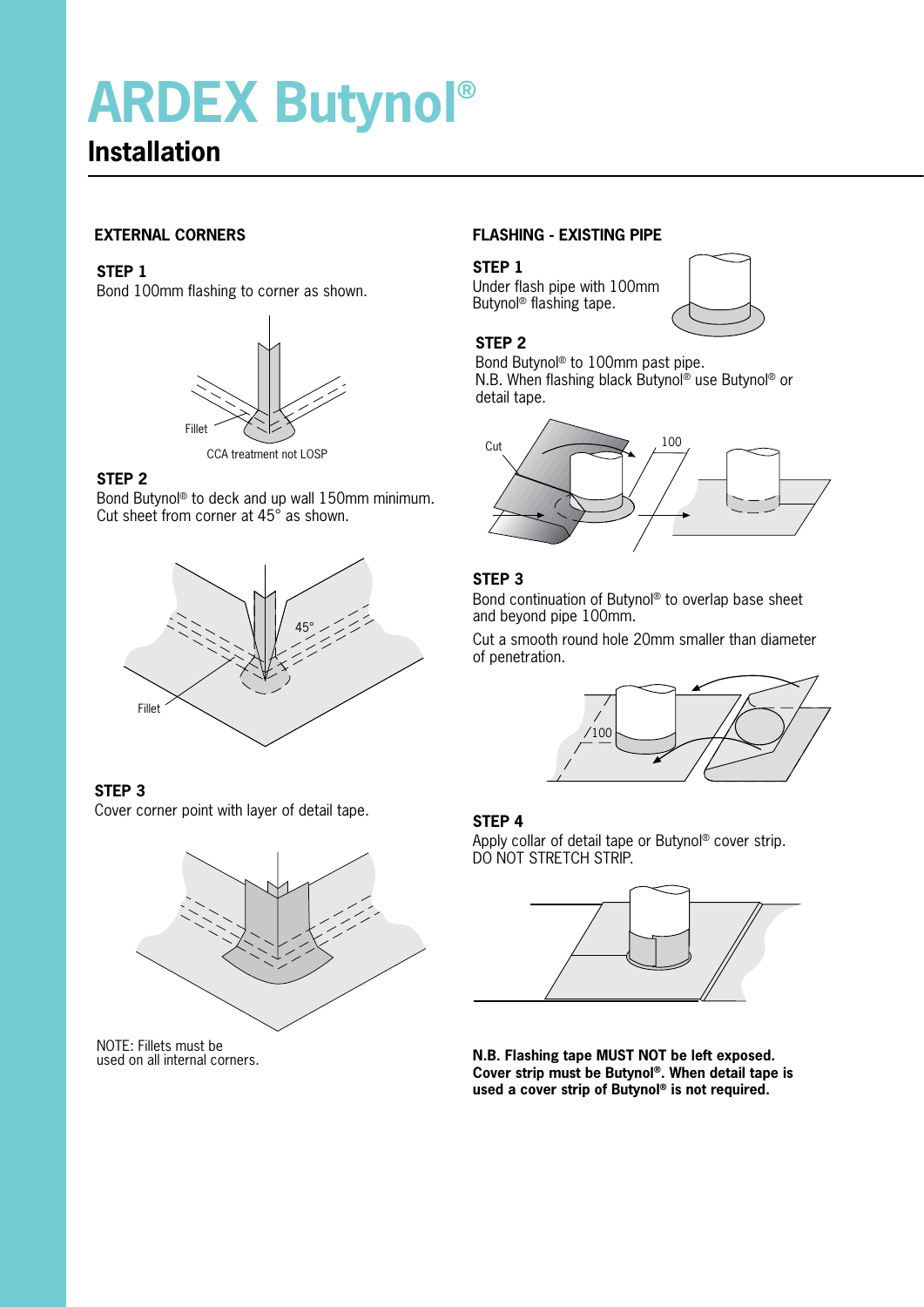## **Installation**

#### **FLASHING - NEW PIPE**

#### **STEP 1**

Cut smaller diameter hole than pipe.



#### **STEP 2**

Pipe is raised through smaller diameter hole in Butynol®, forcing edge upwards to create upstand.



#### **STEP 3**

Pull pipe down to eliminate void.



#### **STEP 4**

After pulling pipe down approximately 1cm to sharpen corner, tape upstanding Butynol® to pipe using seam primer and detail tape.



**N.B. If flashing tape is used it MUST NOT be left exposed. A cover strip of Butynol® must be applied over the flashing tape to finish.**

#### **INTERNAL CORNERS FOR RAINHEADS**

and areas where a pig's ear cannot be used. **STEP 1**

Apply Flashing Tape over Rainhead and Plywood.



#### **STEP 2**

Run Seam Tape along all four vertical sides of Rainhead.



#### **STEP 3**

Cut Butynol® sheet to fit into corners.



#### **STEP 4** Cover corner point with layer of detail tape.

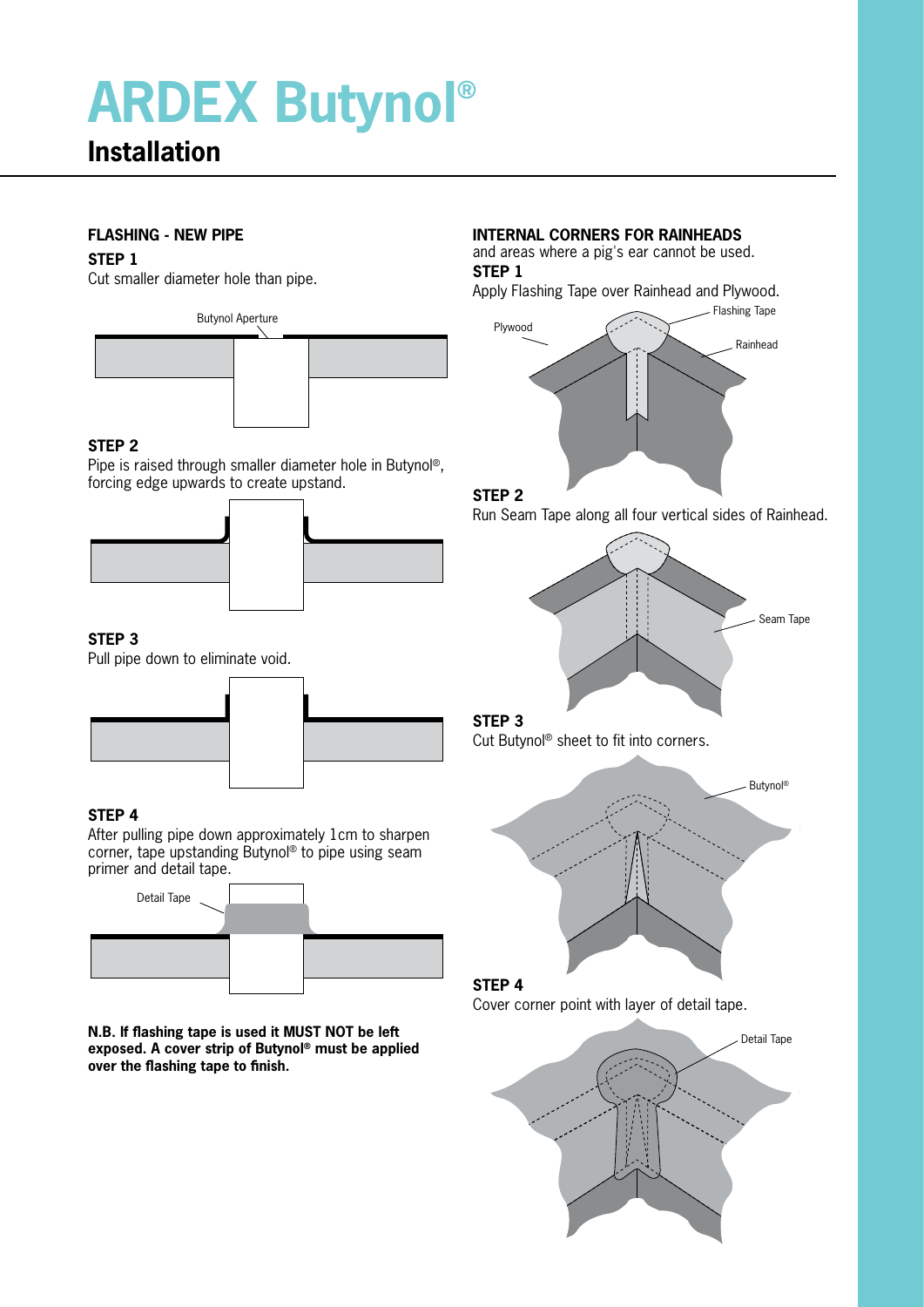### **Installation**

#### **BONDING THE LAPS**

Seam tape and seam primer must be used for all Butynol® joints.



**1.** The top lap is positioned and the bottom sheet marked to indicate the edge of the top sheet.

- **2.** The top sheet is folded back.
- **3.** The ARDEX Seam Primer is then applied to the Butynol® in the area marked on the bottom sheet and 50mm in from the edge on the top sheet. The ARDEX Seam Primer is applied to the mating surfaces using a synthetic scrubbing pad. Scrubbing pads should be replaced as they become dirty. Allow the primer to become 'touch dry'.
- **4.** Position and unroll the 50mm ARDEX Seam Tape along the seam. The edge of the seam tape should be aligned to the mark on the bottom membrane sheet. The see-through backing film makes this very simple.
- **5.** Roll the length of the seam with backing film still in place.
- **6.** Remove the backing film from the ARDEX Seam Tape by pulling at a 45° angle away from the seam. Keep the backing film low to the roof surface as it is removed.
- **7.** Fold into place the primed edge of the top sheet.
- **8.** Roll the completed seam.

#### **FORMING LAPS FOR GUTTERS**

Laps are most important in gutter work and should be formed using ARDEX seam tape and seam primer.

All internal boxed gutters can be easily formed to any shape or size using Butynol® over any specified substrate.



#### **FLUE FLASHING**



#### **Step 1**

Measure Butynol® to suit size of pipe. Cut a smooth round hole at least 20mm smaller than diameter at flue penetration. Refer to table 21 of E2/AS1.

#### **Step 2**

Fix Butynol® Flashing onto roofing with WA 98 adhesive ensuring membrane is relaxed into roofing profile.

#### **Step 3**

Apply collar of Detail Tape sealed with Seam Primer onto 20mm Butynol® upstand.

#### **Step 4**

Apply flashing strip of Detail Tape sealed with Seam Primer onto Butynol® top edge and roofing ensuring feather edge is on the upside.